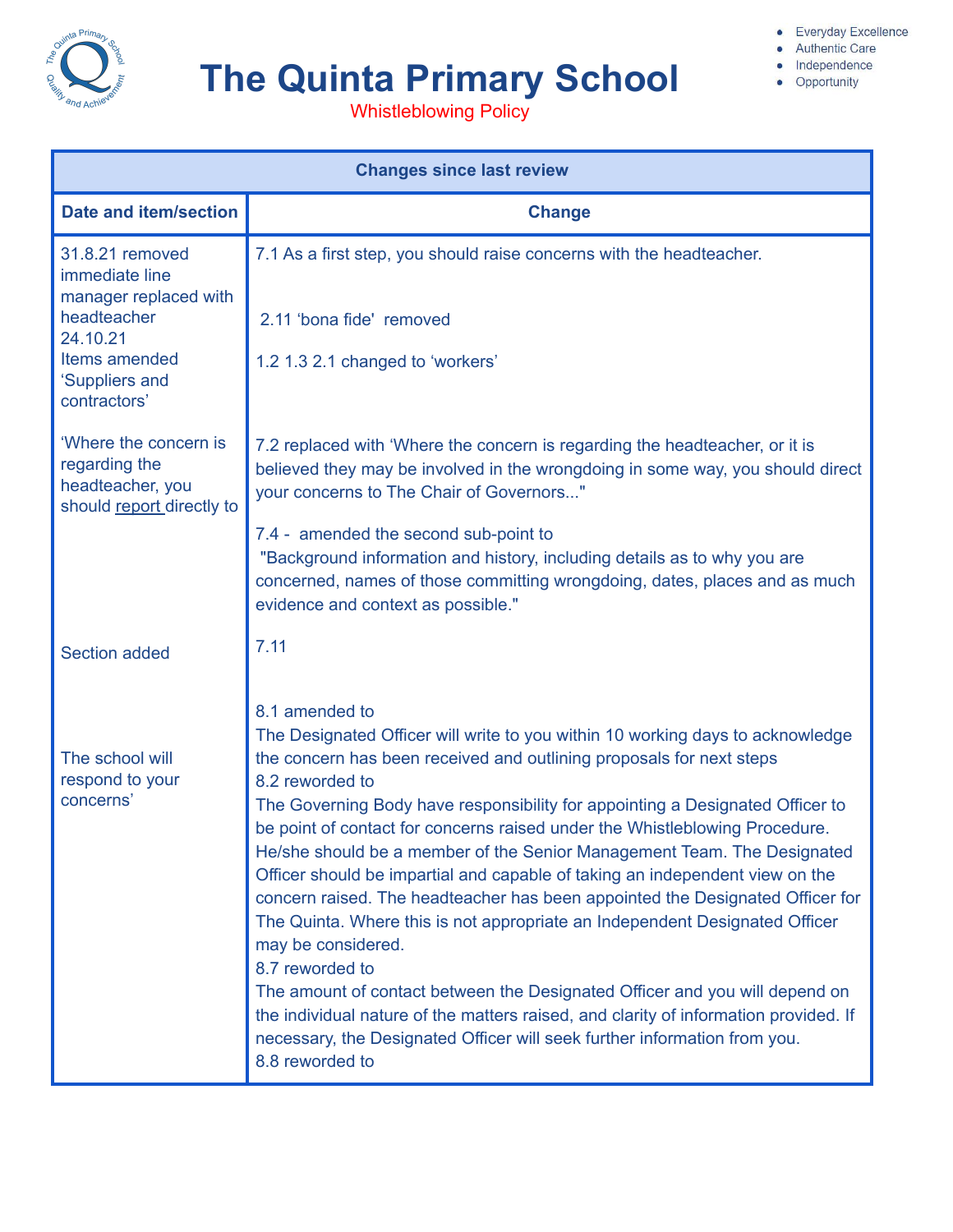| Meetings between yourself and the Designated Officer may be held off-site if<br>you so wish. You can be accompanied by a trade union or professional<br>association representative, a friend or a fellow member of staff not involved in<br>the area of work that the concern relates to. This person may provide support<br>only and will not be allowed to become involved in proceedings.<br>9.5 additional point<br>If no action is to be taken and/or you are not satisfied with the way the matter |
|----------------------------------------------------------------------------------------------------------------------------------------------------------------------------------------------------------------------------------------------------------------------------------------------------------------------------------------------------------------------------------------------------------------------------------------------------------------------------------------------------------|
| has been handled, you can make a complaint under the school's Complaints<br><b>Procedure Policy.</b>                                                                                                                                                                                                                                                                                                                                                                                                     |

| <b>Policy Information</b>                   |                                                  |  |
|---------------------------------------------|--------------------------------------------------|--|
| <b>Person responsible</b><br>for the policy | <b>William Sharpe (HT and Safeguarding lead)</b> |  |
| <b>Date approved</b><br>(committee)         | Full Governing Board 25.11.21                    |  |
| Date of next review                         | <b>July 2023</b>                                 |  |

#### **1. Introduction**

1.1 Employees are often the first to realise that there may be something seriously wrong within a school/ academy however they may not express their concerns because they feel that speaking up would be disloyal to their colleagues or the school. They may also fear harassment or victimisation. In these circumstances it may be easier to ignore the concern rather than report what may just be a suspicion of a serious issue.

1.2 This Whistleblowing Policy is intended to encourage and enable employees, members of the governing body and workers to raise serious concerns within the school rather than overlooking a problem or blowing the whistle outside.

1.3 This policy applies to all employees, members of the governing body, workers, and provides them with a secure basis for reporting suspicions of impropriety, in the knowledge that if requested the matter will be treated confidentiality.

#### **2.What is whistleblowing?**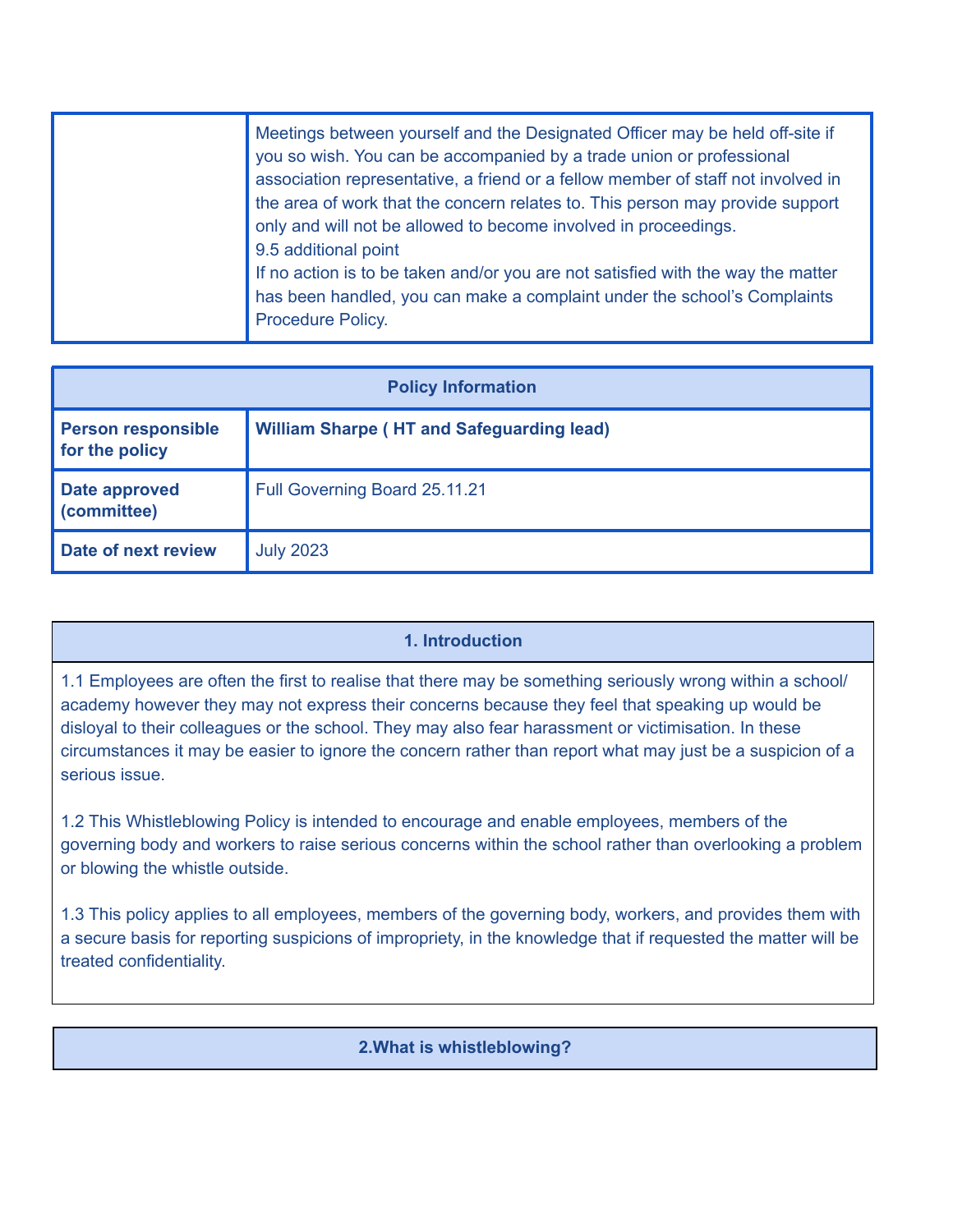2.1 Whistleblowing can be described as a disclosure made by an employee, member of the governing body, or worker who has concerns about a danger or illegality that has a public interest to it, usually because it threatens others.

2.2 A grievance or private complaint is by contrast, a dispute about an individual's own employment or personal position and has no public interest in it.

2.3 The Whistleblowing Policy has been developed in line with best practice and aims to:

Encourage you to feel confident in raising serious concerns and to question and act upon concerns about practice.

Provide avenues for you to raise those concerns and receive feedback on any action taken

Provide reassurance that you will be protected from possible detriment if you have a reasonable belief that any disclosure you have made is true.

2.4 The Whistleblowing Policy is intended to cover major concerns that fall outside the scope of other procedures. These include:

\*Criminal offences, \*Failure to comply with legal obligations, \*Dangers to Health and Safety, \*including risks to pupils and the public as well as other employees, \*Damage to the environment, \*The unauthorised use of public funds, \*Possible fraud and corruption, \*Other unethical conduct, \*Deliberate concealment of any of the above categories

2.5 If your concerns relate to your own employment, contractual position or your personal position as a member of governing body then they do not fall under the scope of this policy and should be raised via the school's Grievance Procedure or Dignity at Work policy.

2.6 This policy does not cover members of the public and any reports received will be dealt with under the Complaints Policy.

2.7 Concerns around Child Protection should be referred through the school's Safeguarding Procedure.

2.8 We recognise that the decision to report a concern can be a difficult one to make, not least because of the fear of reprisal from those responsible for the malpractice.

2.9 As a result, we will not tolerate any detrimental treatment (including informal pressures) and will take appropriate action to protect you when you raise a concern. that you believe to be true.

2.10 Subjecting a worker to a detriment means subjecting the worker to any disadvantage because they blew the whistle. This could include (but is not limited to) any of the following:

failure to promote, denial of training, closer monitoring, ostracism, blocking access to resources unrequested re-assignment or re-location, demotion, suspension, disciplinary sanction, bullying or harassment, victimisation, dismissal, failure to provide an appropriate reference, failing to investigate a subsequent concern

2.11 If someone is found to have subjected a whistleblower to any detriment this will be dealt with under the school's disciplinary procedure

2.12 Should you believe that you have suffered a detriment as a result of raising a concern you should raise the issue through the school's grievance procedure.

2.13 Please be aware however, that should you already be the subject of disciplinary or redundancy procedures, the procedures will not be halted as a result of the whistleblowing report.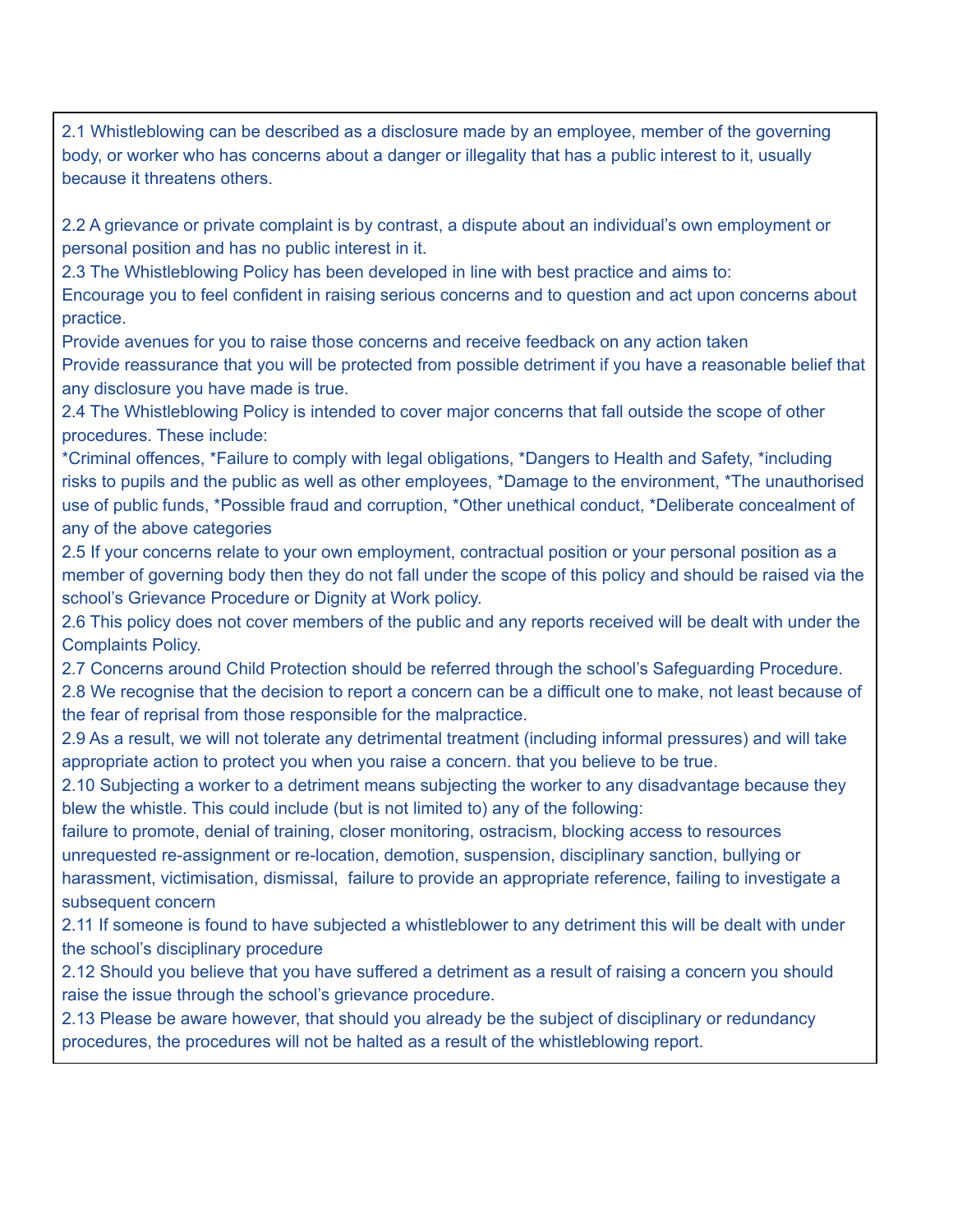# **3. OPEN DISCLOSURES**

3.1 The best culture is one where individuals have sufficient faith in the whistleblowing arrangements and culture of the school to allow them the confidence to make open disclosures. This is where those involved know what the issues are along with who raised them.

3.2 This is the aim for The Quinta Primary School and it is hoped that any individual with a whistleblowing concern will feel able to raise their issues openly.

3.3 This openness makes it easier to assess the report, gather additional information and carry out an investigation.

3.4 It also allows any hidden agendas to be identified, helps to prevent witch hunts and reduces the risk of mistrust and paranoia developing within the area being investigated.

### **4. CONFIDENTIALITY**

4.1 It is, however, recognised that some individuals may not feel that they can make such a report. Where this is the case the policy provides the whistleblower with the option of requesting that their name remains confidential.

4.2 Where confidentiality is requested we will do our best to ensure that your name is not revealed. This cannot, however, be guaranteed as there are certain circumstances where the name of the whistleblower may be made known. For example:

The report is found to be knowingly false, or

Disclosure is ordered by the courts.

A formal statement is required as part of a police investigation.

# **5. ANONYMOUS ALLEGATIONS**

5.1 This policy encourages you to put your name to your allegation whenever possible and actively discourages anonymous reports.

5.2 Concerns expressed anonymously are much less powerful but will be considered at the discretion of the school.

5.3 In exercising this discretion the factors to be taken into account would include:

the seriousness of the issues raised, the credibility of the concern; and the likelihood of confirming the allegation from attributable sources.

5.4 Anonymous reports also raise a specific problem with regard to the legal requirement that personal data should only be collected fairly.

5.5 In addition, people making anonymous reports cannot be covered by the safeguards put in place to protect named whistleblowers.

# **6. UNTRUE ALLEGATIONS**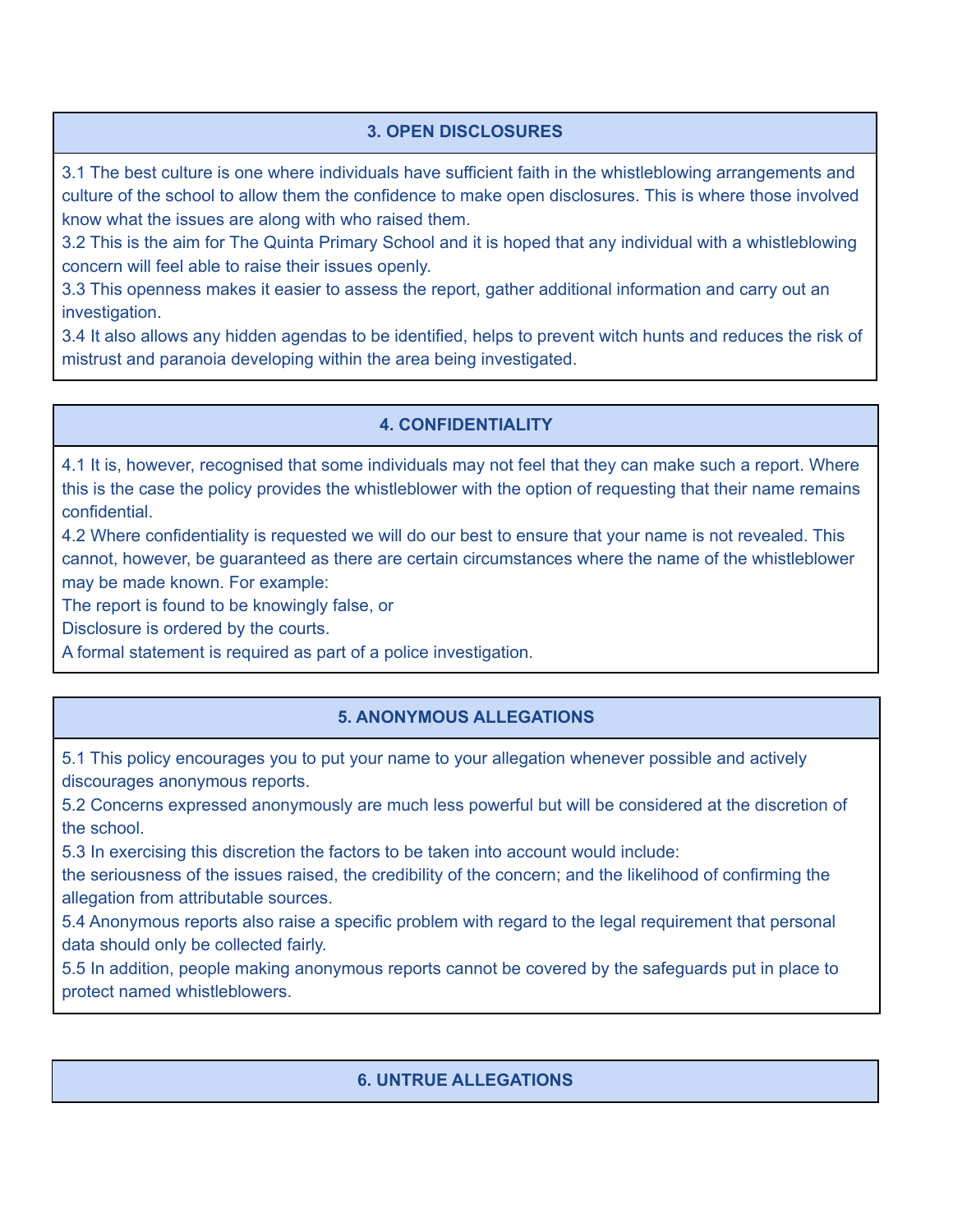6.1 If you make an allegation that you believe to be true, but it is not confirmed by the investigation, no action will be taken against you.

6.2 If, however, you make allegations that you know to be false, then disciplinary action may be taken against you under the school's procedures.

## **7. HOW TO RAISE A CONCERN**

7.1 As a first step, you should raise concerns with the headteacher.

7.2 Where the concern is regarding the headteacher, or it is believed they may be involved in the wrongdoing in some way, you should direct your concerns to The Chair of Governors [chair@thequinta.cheshire.sch.uk](mailto:chair@thequinta.cheshire.sch.uk)

7.3 There are two ways to formally make a whistleblowing disclosure;

Verbally, either face to face or by telephone, or in writing, either by sending a letter or email to the relevant person

7.4 It is preferable for concerns to be raised in writing and where this is the case the following details are requested:

- Your name and contact details
- Background information and history, including details as to why you are concerned, names of those committing wrongdoing, dates, places and as much evidence and context as possible.
- Whether the issue has already been reported to management and the outcome of this
- Whether you wish your name to remain confidential
- Whether you want feedback
- The names and jobs of any other employees who may support your concern.

7.5 Where reports are made verbally to one of the named officers they should attempt to ascertain the same information.

7.6 The earlier you express the concern the easier it is to take action.

7.7 Although you are not expected to prove beyond doubt the truth of an allegation, you will need to demonstrate to the person contacted that there are reasonable grounds for your concern.

7.8 Should you wish to obtain independent advice in relation to a potential whistleblowing report then Public Concern at Work operate a confidential helpline 02074046609. Further advice and guidance can also be found on their website www.pcaw.co.uk .

7.9 You may wish to consider discussing your concern with a colleague or your trade union first and you may find it easier to raise the matter if there are two (or more) of you who have had the same experience or concerns.

7.10 You may invite your trade union, professional association representative or a friend to be present during any meetings or interviews in connection with the concerns you have raised.

7.11 If a member of staff feels they should report a concern to the ESFA, they should use the online [contact](https://form.education.gov.uk/en/AchieveForms/?form_uri=sandbox-publish://AF-Process-f1453496-7d8a-463f-9f33-1da2ac47ed76/AF-Stage-1e64d4cc-25fb-499a-a8d7-74e98203ac00/definition.json&redirectlink=%2Fen&cancelRedirectLink=%2Fenm) [form.](https://form.education.gov.uk/en/AchieveForms/?form_uri=sandbox-publish://AF-Process-f1453496-7d8a-463f-9f33-1da2ac47ed76/AF-Stage-1e64d4cc-25fb-499a-a8d7-74e98203ac00/definition.json&redirectlink=%2Fen&cancelRedirectLink=%2Fenm)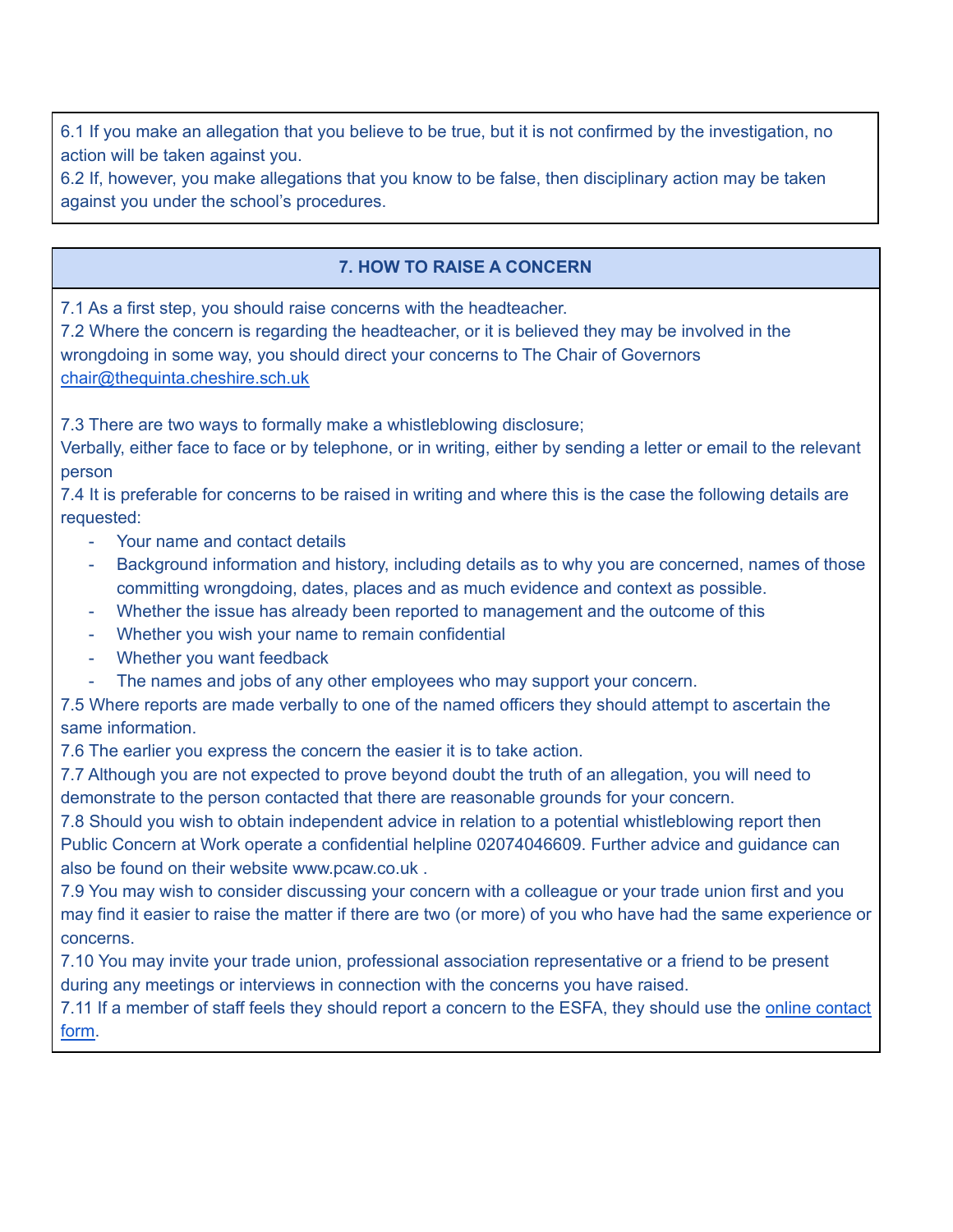If a member of staff feels like they are unable to raise a safeguarding-related concern with the school, they are able to contact the NSPCC Whistleblowing Helpline on 0800 028 0285 or the LADO.

The school, or the appropriate external agency, will acknowledge receipt of a disclosure but, unless additional information is required, will not contact or engage in dialogue with the whistleblower, as this may undermine the legitimacy of the investigation outcome.

#### **8. HOW THE SCHOOL WILL RESPOND**

8.1. The Designated Officer will write to you within 10 working days to acknowledge the concern has been received and outlining proposals for next steps. Do not forget that testing out your concerns is not the same as either accepting or rejecting them.

8.2 The Governing Body should have responsibility for appointing a Designated Officer to be point of contact for concerns raised under the Whistleblowing Procedure. He/she should be a member of the Senior Management Team. The Designated Officer should be impartial and capable of taking an independent view on the concern raised. The headteacher has been appointed the Designated Officer for The Quinta. If this is not appropriate an Independent Designated Officer may be considered.

8.3 The initial stage will involve an interview with you, to clarify your concerns and obtain any further information that you may have. During the initial interview, the Designated Officer will ask you to put your concern in writing, if you have not already done so. The Designated Officer will write a summary of the concern if you are unable to put it in writing*.*

8.4 Where appropriate, the matters raised may: be investigated internally be referred to the police Regional Schools Commissioner for the West Midlands Region.

8.5 In order to protect individuals and those accused of misdeeds or possible malpractice, initial enquiries will be made to decide whether an investigation is appropriate and, if so, what form it should take. The overriding principle which the school will have in mind is the public interest. Concerns or allegations which fall within the scope of specific procedures (for example, child protection or discrimination issues) will normally be referred for consideration under those procedures.

8.6 Some concerns may be resolved by agreed action without the need for investigation. If urgent action is required this will be taken before any investigation is conducted.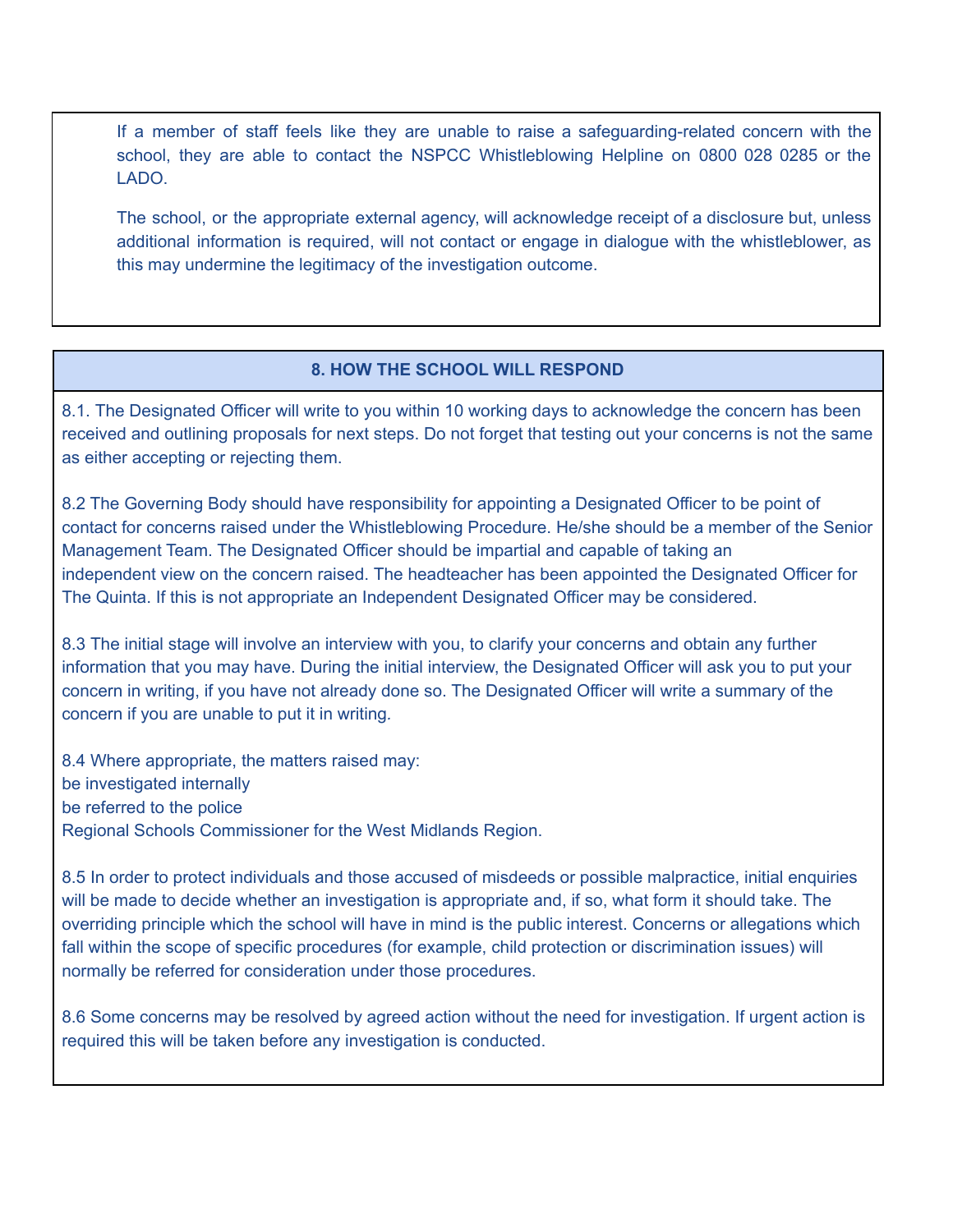8.7 The amount of contact between the designated officer and you will depend on the individual nature of the matters raised and the clarity of the information provided. If necessary, the designated officer will seek further information from you.

8.8 Meetings between yourself and the Designated Officer may be held off-site if you so wish. You can be accompanied by a trade union or professional association representative, a friend or a fellow member of staff not involved in the area of work that the concern relates to. This person may provide support only and will not be allowed to become involved in proceedings*.*

8.9 The school will take steps to minimise any difficulties which you may experience as a result of raising a concern. For instance, if you are required to give evidence in criminal or disciplinary proceedings the school will arrange you to receive advice and support about the procedure.

8.10 The school understands that you may wish to be assured that the matter has been properly addressed. Therefore, where possible an estimate of the length of any investigation will be provided and, subject to legal constraints, if requested we will keep you updated at least on a monthly basis during the process and will inform you of the outcome of any investigation. This may include where disciplinary action is taken as a result of an investigation but not details of any sanctions that may be issued.

#### **9. HOW THE MATTER CAN BE TAKEN FURTHER**

9.1 This policy is intended to provide you with an avenue to raise concerns within the school and it is hoped that you will utilise it. However, should you feel unable to raise your concerns internally, the following are possible alternative contact points:

Public Concern at Work 020 7404 6609

The Director of Children's Services

**Ofsted** 

The Police

To the Department of Education at www.gov.uk/complain-about-school Regional Schools Commissioner for the West Midlands Region.

9.2 It is stressed that this list is not exhaustive and you are free to contact any organisation that you feel will be able to deal properly with your concerns. This may include; your solicitor

other relevant professional or regulatory bodies as prescribed by the Secretary of State

9.3 You should, however, take legal advice before reporting an issue to a body other than those specified above to ensure that you are making a protected disclosure.